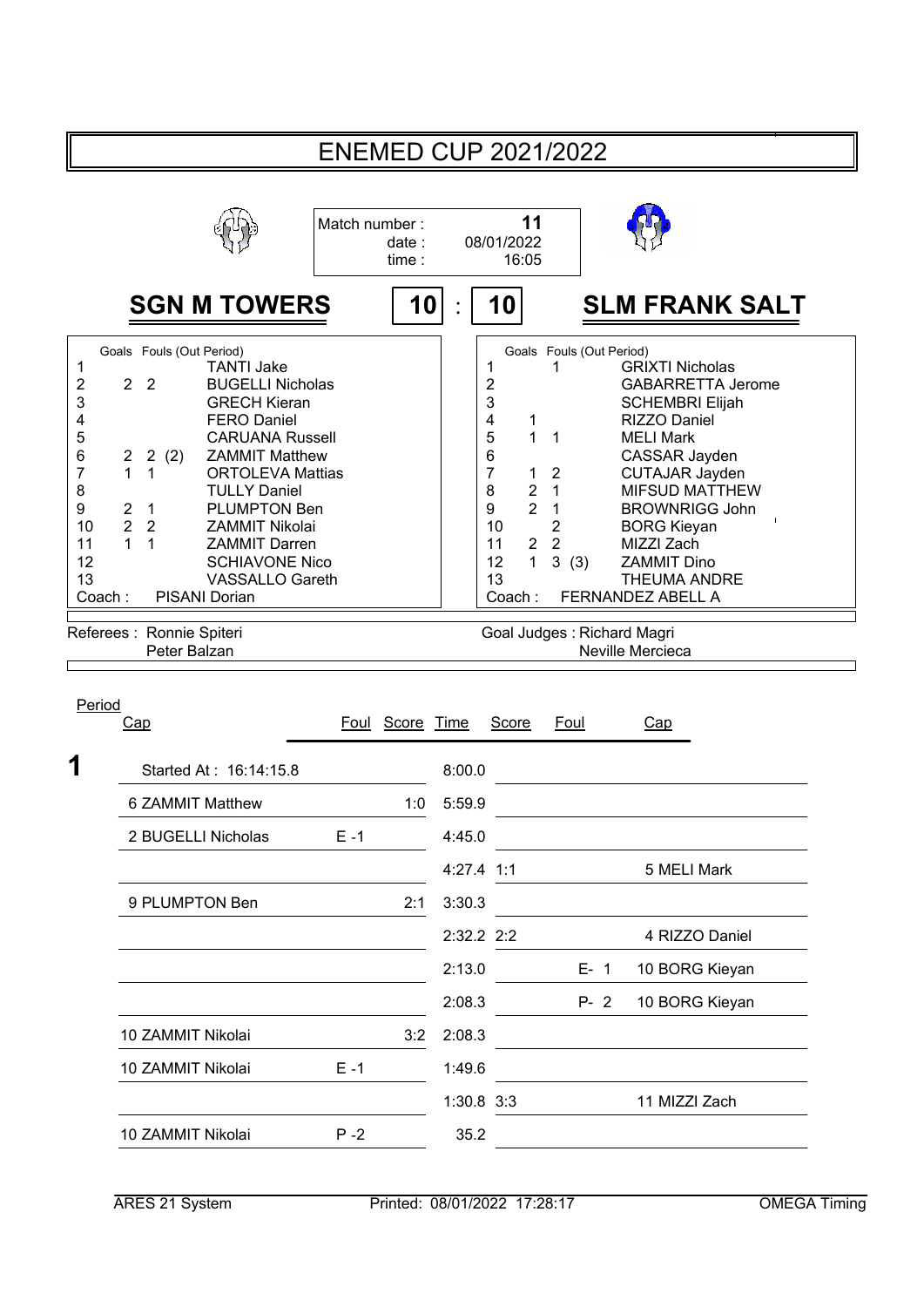| Cap                    |         | Foul Score Time |            | Score          | Foul    | Cap                                               |
|------------------------|---------|-----------------|------------|----------------|---------|---------------------------------------------------|
|                        |         |                 |            | 35.2 3:4       |         | 8 MIFSUD MATTHEW                                  |
| 11 ZAMMIT Darren       | $E - 1$ |                 | 14.6       |                |         | <u> 1980 - Johann Barbara, martxa alemaniar a</u> |
| Ended At: 16:27:47.8   |         |                 | 0.0        |                |         |                                                   |
| Started At: 16:30:27.1 |         |                 | 8:00.0     |                |         |                                                   |
|                        |         |                 | 7:00.6     |                | $E - 1$ | 5 MELI Mark                                       |
| 9 PLUMPTON Ben         |         | 4:4             | 6:36.0     |                |         |                                                   |
|                        |         |                 | 5:56.6     |                | $P - 1$ | 1 GRIXTI Nicholas                                 |
| 6 ZAMMIT Matthew       |         | 5:4             | 5:56.6     |                |         |                                                   |
| 6 ZAMMIT Matthew       | $E - 1$ |                 | 5:09.8     |                |         |                                                   |
|                        |         |                 | 4:55.2 5:5 |                |         | 9 BROWNRIGG John                                  |
| 9 PLUMPTON Ben         | $E - 1$ |                 | 4:40.6     |                |         |                                                   |
|                        |         |                 |            | 4:40.1 TIMEOUT |         |                                                   |
|                        |         |                 | 3:36.3 5:6 |                |         | 12 ZAMMIT Dino                                    |
|                        |         |                 | 2:42.0     |                | $E - 1$ | 11 MIZZI Zach                                     |
| 2 BUGELLI Nicholas     |         | 6:6             | 2:16.7     |                |         |                                                   |
| 6 ZAMMIT Matthew       | DE -2   |                 | 1:39.1     |                |         |                                                   |
|                        |         |                 | 55.5 6:7   |                |         | 7 CUTAJAR Jayden                                  |
|                        |         |                 | 47.0       |                | $E - 1$ | 12 ZAMMIT Dino                                    |
|                        |         |                 | 15.2 6:8   |                |         | 8 MIFSUD MATTHEW                                  |
| Ended At: 16:47:02.2   |         |                 | $0.0\,$    |                |         |                                                   |
| Started At: 16:50:46.7 |         |                 | 8:00.0     |                |         |                                                   |
|                        |         |                 | 5:45.1     |                | $E-1$   | 7 CUTAJAR Jayden                                  |
|                        |         |                 | 3:56.8     |                | P- 1    | 8 MIFSUD MATTHEW                                  |
| 10 ZAMMIT Nikolai      |         | 7:8             | 3:56.8     |                |         |                                                   |
|                        |         |                 | 3:30.6     |                | $E-2$   | 12 ZAMMIT Dino                                    |
|                        |         |                 | 2:10.1     |                | $E-3$   | 12 ZAMMIT Dino                                    |
|                        |         | <b>TIMEOUT</b>  | 2:01.6     |                |         |                                                   |